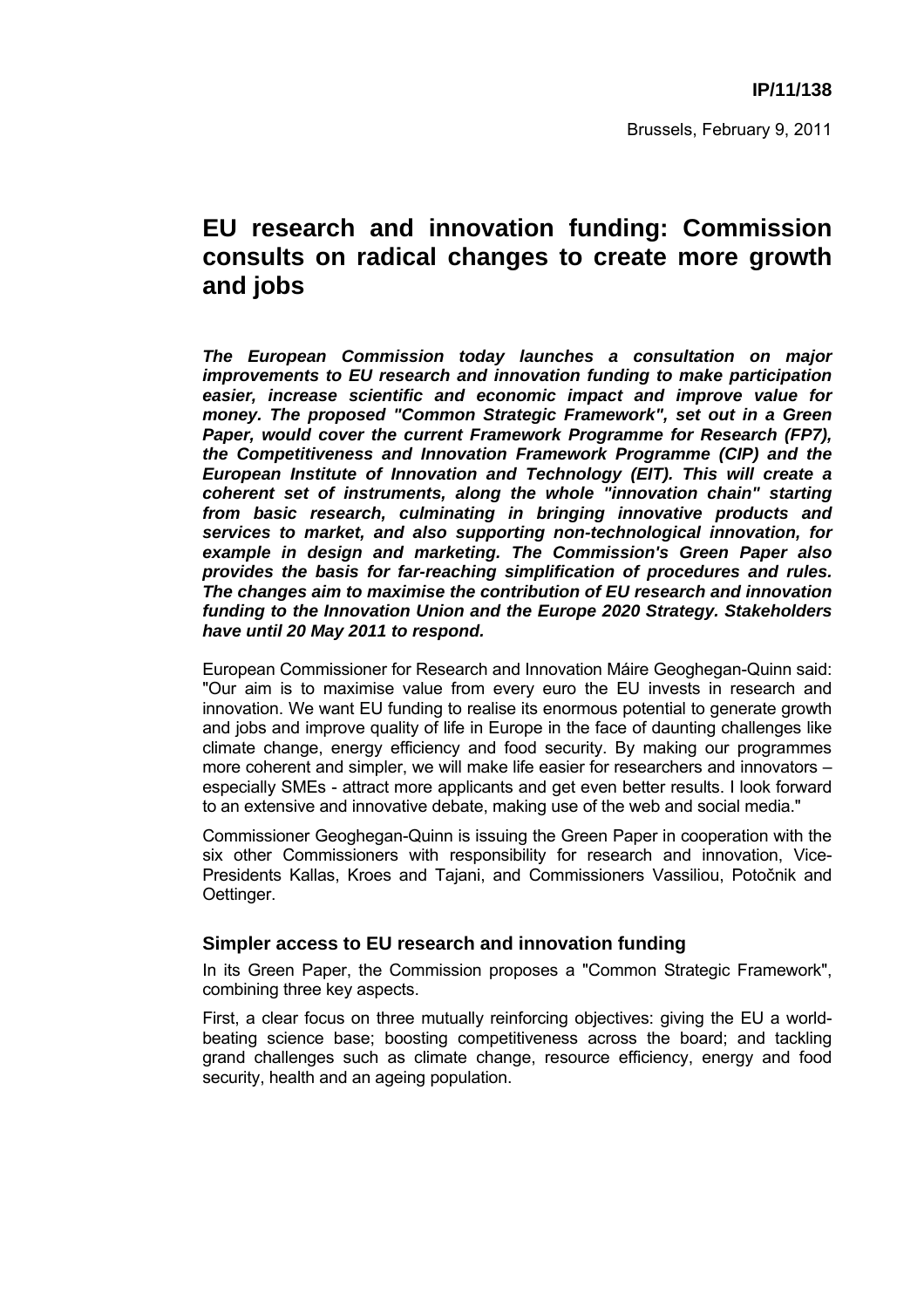Second, making EU funding more attractive and easier to access for participants, for example through a single entry point with common IT tools or a one-stop shop for providing advice and support to participants throughout the funding process. Furthermore, the Common Strategic Framework will allow a simpler and more streamlined set of funding instruments covering the full innovation chain, including basic research, applied research, collaboration between academia and industry and firm-level innovation. Flexibility will be promoted to encourage diversity and business involvement. Applicants should be able to apply for several different projects without repeatedly providing the same information.

Third, there will be much simpler and more consistent procedures for accounting for the use of the funds received. This may involve, for example, greater use of lump sum payments.

Greater simplicity will make financial control of EU taxpayers' money easier and more effective.

Other ideas in the Green Paper include: further steps to pool Member States' national research funding; better links with cohesion funding; using EU funding to stimulate public procurement; more use of prizes; further strengthening the role of the European Research Council and of financial instruments such as the Risk-Sharing Finance Facility (RSFF) and the loan guarantee and venture capital investments; and drawing up a set of performance indicators to measure the success of EU research and innovation funding.

The Commission will launch in the coming weeks a competition to find the most inspiring name for the new common framework.

The Commission's proposals take fully into account the interim evaluations of the current  $7<sup>th</sup>$  Framework programme (see [IP/10/1525\)](http://europa.eu/rapid/pressReleasesAction.do?reference=IP/10/1525&format=HTML&aged=0&language=EN&guiLanguage=fr) and the Competitiveness and Innovation Framework Programme. The Commission's response to the FP7 evaluation is also published today (available via link below).

#### **Next steps**

The consultation is open for comments from today. The deadline for contributions is 20 May. On 10 June, the Commission will organise a major closing conference as a follow-up to the public consultation. The name for the new Strategic Framework will be announced there.

The Commission will then bring forward before the end of 2011 a legislative proposal for research and innovation spending under the future EU budget post-2013.

#### **Background**

The current Framework Programme for Research FP7 has a budget of EUR 53 billion (2007-2013). More than 9,000 projects have so far been funded. A study has estimated that projects selected for funding in 2011 alone will create up to 165 000 jobs (see [IP/10/966\)](http://europa.eu/rapid/pressReleasesAction.do?reference=IP/10/966&format=HTML&aged=1&language=EN&guiLanguage=fr) 

The Competitiveness and Innovation Framework Programme has a budget of EUR 3.6 billion (2007-2013) and has supported more than 100,000 SMEs through loan guarantees alone as well as innovative ICT pilot projects.

The European Institute of Innovation and Technology (EIT) is an autonomous EU body stimulating world-leading innovation, through the pioneering concept of Knowledge and Innovation Communities. The EIT received EUR 309 million from the EU Budget for the period 2007-2013.